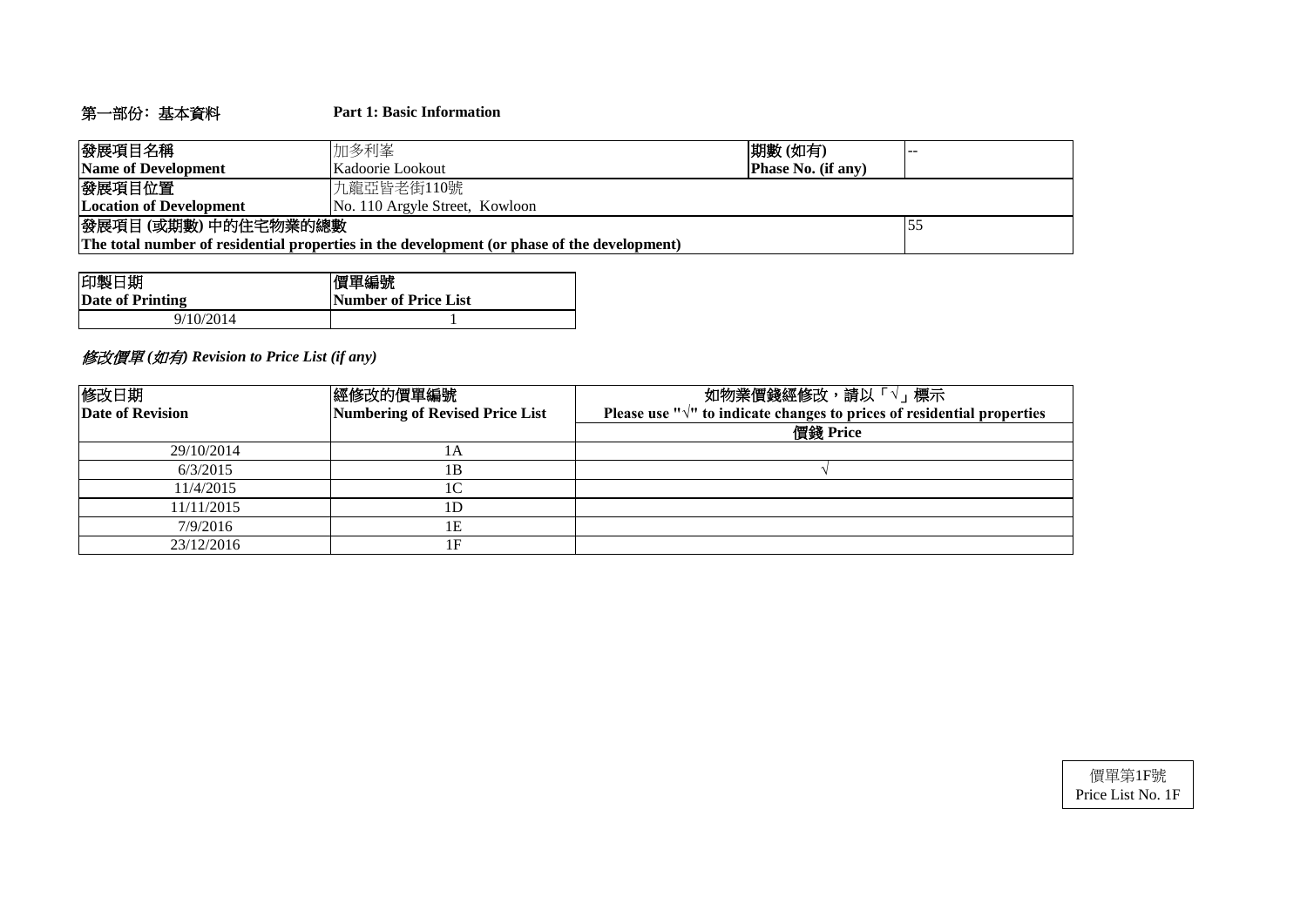# 第二部份﹕面積及售價資料 **Part 2: Information on Area and Price**

| 前庭<br>庭院<br>Yard<br><b>Terrace</b><br>$--$<br>$--$ |
|----------------------------------------------------|
|                                                    |
|                                                    |
|                                                    |
| $  \,$<br>$--$                                     |
|                                                    |
| $--$<br>$---$                                      |
|                                                    |
| $--$<br>$---$                                      |
|                                                    |
| $--$<br>$---$                                      |
|                                                    |
| $---$<br>$--$                                      |
|                                                    |
|                                                    |
| $--$<br>$--$                                       |
|                                                    |
|                                                    |
| $ -$<br>$--$                                       |
|                                                    |
| $\mathcal{L}_{\mathcal{F}}$<br>$--$                |
|                                                    |
| $--$<br>$--$                                       |
|                                                    |
|                                                    |
|                                                    |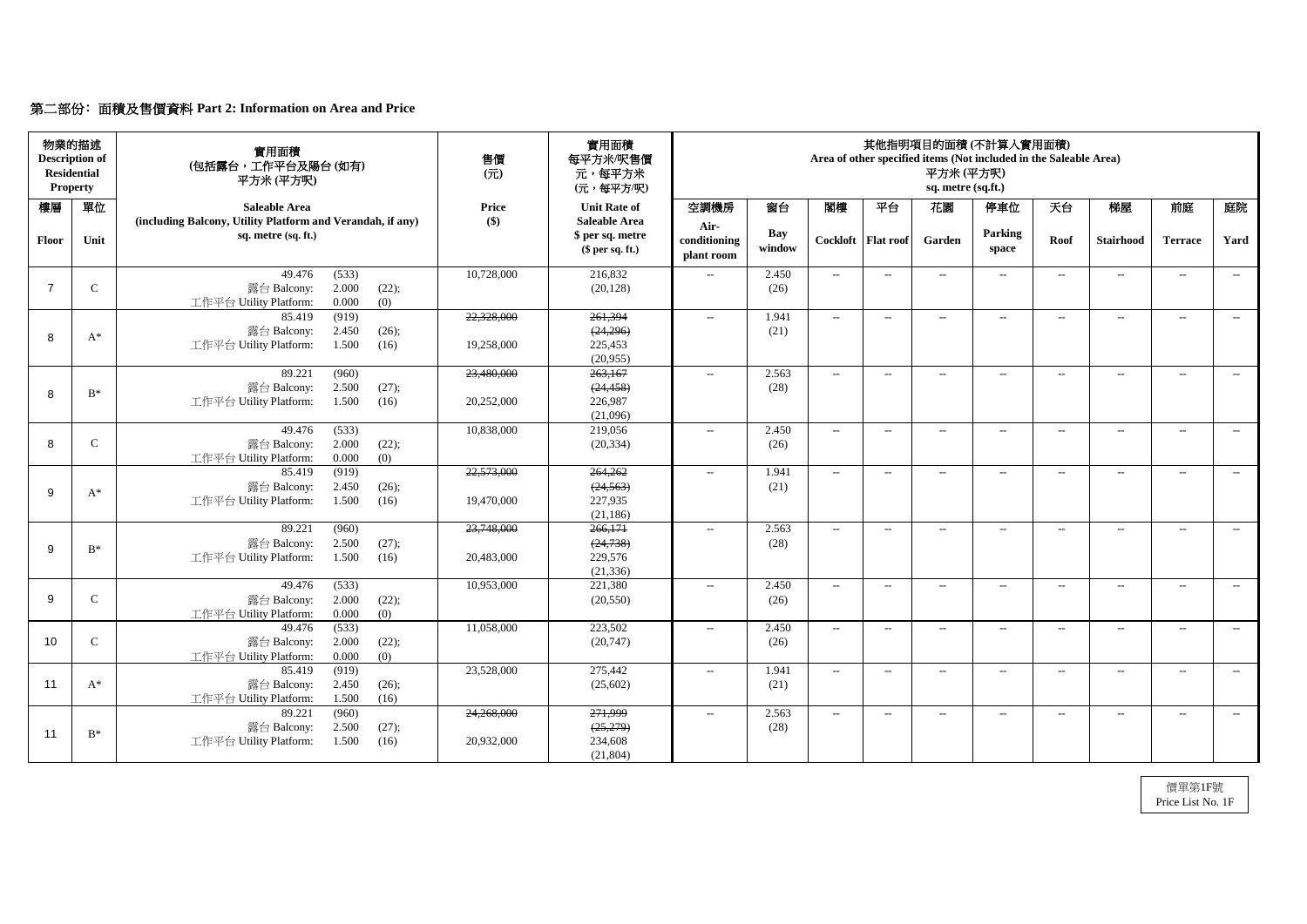# 第二部份﹕面積及售價資料 **Part 2: Information on Area and Price**

| <b>Residential</b> | 物業的描述<br><b>Description of</b><br><b>Property</b> | 實用面積<br>(包括露台,工作平台及陽台(如有)<br>平方米(平方呎)                                                       | 售價<br>$($ $\overrightarrow{\pi}$ $)$ | 實用面積<br>每平方米/呎售價<br>元,每平方米<br>(元,每平方/呎)                    | 其他指明項目的面積(不計算入實用面積)<br>Area of other specified items (Not included in the Saleable Area)<br>平方米(平方呎)<br>sq. metre (sq.ft.) |                      |                          |                      |                          |                               |       |                   |                |       |
|--------------------|---------------------------------------------------|---------------------------------------------------------------------------------------------|--------------------------------------|------------------------------------------------------------|----------------------------------------------------------------------------------------------------------------------------|----------------------|--------------------------|----------------------|--------------------------|-------------------------------|-------|-------------------|----------------|-------|
| 樓層                 | 單位                                                | <b>Saleable Area</b>                                                                        | <b>Price</b>                         | <b>Unit Rate of</b>                                        | 空調機房                                                                                                                       | 窗台                   | 閣樓                       | 平台                   | 花園                       | 停車位                           | 天台    | 梯屋                | 前庭             | 庭院    |
| Floor              | Unit                                              | (including Balcony, Utility Platform and Verandah, if any)<br>sq. metre (sq. ft.)           | $\left( \text{\$}\right)$            | <b>Saleable Area</b><br>\$ per sq. metre<br>\$per sq. ft.) | Air-<br>conditioning<br>plant room                                                                                         | <b>Bay</b><br>window |                          | Cockloft   Flat roof | Garden                   | <b>Parking</b><br>space       | Roof  | <b>Stairhood</b>  | <b>Terrace</b> | Yard  |
| 11                 | $\mathbf C$                                       | (533)<br>49.476<br>2.000<br>露台 Balcony:<br>(22);<br>0.000<br>(0)<br>工作平台 Utility Platform:  | 11,158,000                           | 225,523<br>(20, 934)                                       | $- -$                                                                                                                      | 2.450<br>(26)        | $--$                     | $---$                | $\overline{\phantom{a}}$ | $\overline{\phantom{a}}$      | $---$ | $--$              | $--$           | $---$ |
| 12                 | $B^*$                                             | (960)<br>89.221<br>2.500<br>(27);<br>露台 Balcony:<br>工作平台 Utility Platform:<br>1.500<br>(16) | 24,550,000<br>21,175,000             | 275,159<br>(25, 573)<br>237,332<br>(22,057)                | $\mathcal{L}_{\mathcal{L}}$                                                                                                | 2.563<br>(28)        | $--$                     | $--$                 | $--$                     | $\overline{\phantom{a}}$      | $---$ | $--$              | $--$           | $--$  |
| 12                 | $\mathbf C$                                       | 49.476<br>(533)<br>2.000<br>(22);<br>露台 Balcony:<br>工作平台 Utility Platform:<br>0.000<br>(0)  | 11,258,000                           | 227,545<br>(21, 122)                                       | $--$                                                                                                                       | 2.450<br>(26)        | $\overline{\phantom{a}}$ | $--$                 | $--$                     | $--$                          | $---$ | $--$              | $--$           | $--$  |
| 15                 | $\mathsf{C}$                                      | 49.476<br>(533)<br>2.000<br>露台 Balcony:<br>(22);<br>0.000<br>(0)<br>工作平台 Utility Platform:  | 11,363,000                           | 229,667<br>(21,319)                                        | $- -$                                                                                                                      | 2.450<br>(26)        | $--$                     | $--$                 | $\qquad \qquad -$        | $---$                         | $---$ | $\qquad \qquad -$ | $--$           | $---$ |
| 16                 | $A^*$                                             | (919)<br>85.419<br>露台 Balcony:<br>2.450<br>(26);<br>工作平台 Utility Platform:<br>1.500<br>(16) | 24,368,000                           | 285,276<br>(26,516)                                        | $--$                                                                                                                       | 1.941<br>(21)        | $\sim$                   | $--$                 | $\qquad \qquad -$        | $--$                          | $---$ | $\qquad \qquad -$ | $--$           | $--$  |
| 16                 | $\mathbf C$                                       | (533)<br>49.476<br>2.000<br>(22);<br>露台 Balcony:<br>0.000<br>(0)<br>工作平台 Utility Platform:  | 11,463,000                           | 231,688<br>(21,507)                                        | $- -$                                                                                                                      | 2.450<br>(26)        | $--$                     | $--$                 | $\overline{\phantom{a}}$ | $--$                          | $--$  | $ -$              | $--$           | $--$  |
| 17                 | $B^*$                                             | 89.221<br>(960)<br>露台 Balcony:<br>2.500<br>(27);<br>工作平台 Utility Platform:<br>1.500<br>(16) | 25,328,000<br>21,846,000             | 283,879<br>(26, 383)<br>244,853<br>(22, 756)               | $--$                                                                                                                       | 2.563<br>(28)        | $\sim$                   | $--$                 | $--$                     | $--$                          | $---$ | $--$              | $--$           | $--$  |
| 17                 | $\mathsf{C}$                                      | 49.476<br>(533)<br>2.000<br>露台 Balcony:<br>(22);<br>工作平台 Utility Platform:<br>0.000<br>(0)  | 11,568,000                           | 233,810<br>(21,704)                                        | $- -$                                                                                                                      | 2.450<br>(26)        | $--$                     | $--$                 | $\overline{\phantom{a}}$ | $---$                         | $--$  | $--$              | $--$           | $--$  |
| 18                 | $A^*$                                             | 85.419<br>(919)<br>2.450<br>露台 Balcony:<br>(26);<br>工作平台 Utility Platform:<br>1.500<br>(16) | 24,958,000                           | 292,183<br>(27, 158)                                       | $- -$                                                                                                                      | 1.941<br>(21)        | $--$                     | $--$                 | --                       | $\hspace{0.05cm} \textbf{--}$ | $---$ | $--$              | $--$           | $--$  |
| 18                 | $\mathrm{B}^*$                                    | (960)<br>89.221<br>露台 Balcony:<br>2.500<br>(27);<br>工作平台 Utility Platform:<br>1.500<br>(16) | 25,713,000<br>22,178,000             | 288,194<br>(26, 784)<br>248,574<br>(23,102)                | $- -$                                                                                                                      | 2.563<br>(28)        | $--$                     | $--$                 | $--$                     | $\hspace{0.05cm} \textbf{--}$ | $--$  | $--$              | $--$           | $--$  |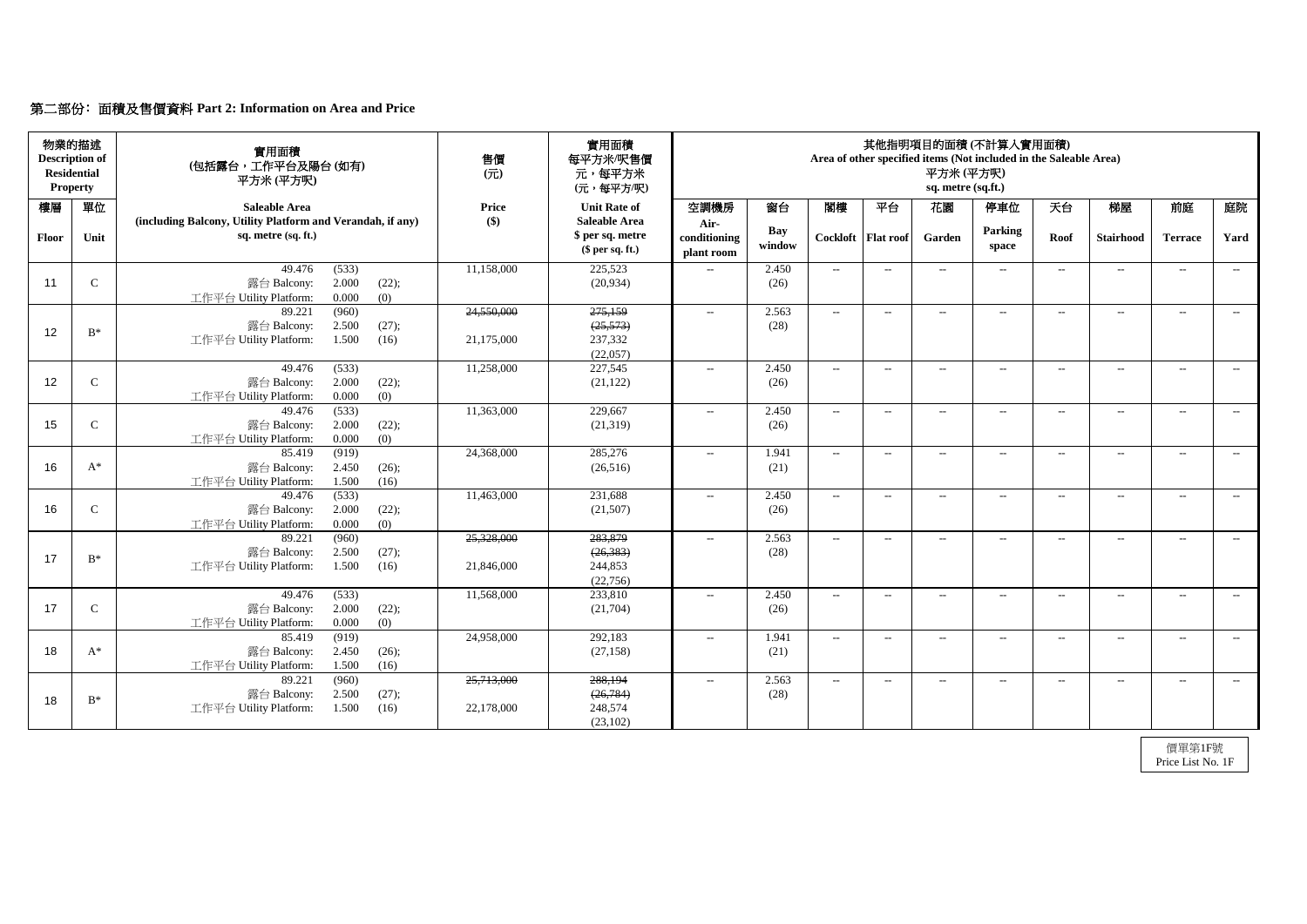# 第二部份﹕面積及售價資料 **Part 2: Information on Area and Price**

| <b>Residential</b> | 物業的描述<br><b>Description of</b><br><b>Property</b> | 實用面積<br>(包括露台,工作平台及陽台(如有)<br>平方米 (平方呎)                                            | 售價<br>$($ $\overrightarrow{\pi}$ $)$ | 實用面積<br>每平方米/呎售價<br>元,每平方米<br>(元,每平方/呎)                    | 其他指明項目的面積(不計算入實用面積)<br>Area of other specified items (Not included in the Saleable Area)<br>平方米(平方呎)<br>sq. metre (sq.ft.) |                      |        |                      |                          |                          |        |                   |                          |       |
|--------------------|---------------------------------------------------|-----------------------------------------------------------------------------------|--------------------------------------|------------------------------------------------------------|----------------------------------------------------------------------------------------------------------------------------|----------------------|--------|----------------------|--------------------------|--------------------------|--------|-------------------|--------------------------|-------|
| 樓層                 | 單位                                                | <b>Saleable Area</b>                                                              | <b>Price</b>                         | <b>Unit Rate of</b>                                        | 空調機房                                                                                                                       | 窗台                   | 閣樓     | 平台                   | 花園                       | 停車位                      | 天台     | 梯屋                | 前庭                       | 庭院    |
| <b>Floor</b>       | Unit                                              | (including Balcony, Utility Platform and Verandah, if any)<br>sq. metre (sq. ft.) | $\left( \text{\$}\right)$            | <b>Saleable Area</b><br>\$ per sq. metre<br>\$per sq. ft.) | Air-<br>conditioning<br>plant room                                                                                         | <b>Bay</b><br>window |        | Cockloft   Flat roof | Garden                   | Parking<br>space         | Roof   | <b>Stairhood</b>  | <b>Terrace</b>           | Yard  |
|                    |                                                   | 49.476<br>(533)                                                                   | 11,758,000                           | 237,651                                                    | $- -$                                                                                                                      | 2.450                | $--$   | $--$                 | $\qquad \qquad -$        | $--$                     | $---$  | $\qquad \qquad -$ | $--$                     | $--$  |
| 18                 | $\mathbf C$                                       | 2.000<br>露台 Balcony:<br>(22);<br>0.000<br>工作平台 Utility Platform:<br>(0)           |                                      | (22,060)                                                   |                                                                                                                            | (26)                 |        |                      |                          |                          |        |                   |                          |       |
|                    |                                                   | (533)<br>49.476                                                                   | 11,768,000                           | 237,853                                                    | $\mathcal{L}_{\mathcal{L}}$                                                                                                | 2.450                | $--$   | $--$                 | $--$                     | $ -$                     | $---$  | $---$             | $--$                     | $--$  |
| 19                 | $\mathbf C$                                       | 2.000<br>(22);<br>露台 Balcony:                                                     |                                      | (22,079)                                                   |                                                                                                                            | (26)                 |        |                      |                          |                          |        |                   |                          |       |
|                    |                                                   | 工作平台 Utility Platform:<br>0.000<br>(0)                                            |                                      |                                                            |                                                                                                                            |                      |        |                      |                          |                          |        |                   |                          |       |
|                    |                                                   | (919)<br>85.419                                                                   | 25,193,000                           | 294,934                                                    | $- -$                                                                                                                      | 1.941                | $--$   | $---$                | $--$                     | $\overline{\phantom{a}}$ | $--$   | $\qquad \qquad -$ | $--$                     | $--$  |
| 20                 | $A^*$                                             | 露台 Balcony:<br>2.450<br>(26);                                                     |                                      | (27, 413)                                                  |                                                                                                                            | (21)                 |        |                      |                          |                          |        |                   |                          |       |
|                    |                                                   | 1.500<br>工作平台 Utility Platform:<br>(16)                                           | 21,729,000                           | 254,381<br>(23, 644)                                       |                                                                                                                            |                      |        |                      |                          |                          |        |                   |                          |       |
|                    |                                                   | (533)<br>49.476                                                                   | 11,883,000                           | 240,177                                                    | $- -$                                                                                                                      | 2.450                | $--$   | $-$                  | $-$                      | $---$                    | $-$    | $---$             | $---$                    | $---$ |
| 20                 | $\mathsf{C}$                                      | 露台 Balcony:<br>2.000<br>(22);                                                     |                                      | (22, 295)                                                  |                                                                                                                            | (26)                 |        |                      |                          |                          |        |                   |                          |       |
|                    |                                                   | (0)<br>0.000<br>工作平台 Utility Platform:                                            |                                      |                                                            |                                                                                                                            |                      |        |                      |                          |                          |        |                   |                          |       |
|                    |                                                   | (919)<br>85.419                                                                   | 25,428,000                           | 297,686                                                    | $--$                                                                                                                       | 1.941                | $--$   | $---$                | $--$                     | $--$                     | $--$   | $\qquad \qquad -$ | $--$                     | $---$ |
| 21                 | $A^*$                                             | 2.450<br>(26);<br>露台 Balcony:                                                     |                                      | (27,669)                                                   |                                                                                                                            | (21)                 |        |                      |                          |                          |        |                   |                          |       |
|                    |                                                   | 1.500<br>(16)<br>工作平台 Utility Platform:                                           |                                      |                                                            |                                                                                                                            |                      |        |                      |                          |                          |        |                   |                          |       |
|                    |                                                   | (960)<br>89.221                                                                   | 26,120,000                           | 292,756                                                    | $--$                                                                                                                       | 2.563                | $--$   | $--$                 | $--$                     | $--$                     | $--$   | $---$             | $--$                     | $---$ |
| 21                 | $B^*$                                             | 2.500<br>露台 Balcony:<br>(27);                                                     |                                      | (27,208)                                                   |                                                                                                                            | (28)                 |        |                      |                          |                          |        |                   |                          |       |
|                    |                                                   | 工作平台 Utility Platform:<br>1.500<br>(16)                                           | 22,529,000                           | 252,508                                                    |                                                                                                                            |                      |        |                      |                          |                          |        |                   |                          |       |
|                    |                                                   | 49.476<br>(533)                                                                   | 11,998,000                           | (23, 468)<br>242,501                                       | $- -$                                                                                                                      | 2.450                | $-$    | $--$                 | $\rightarrow$            | $--$                     | $--$   | $\qquad \qquad -$ | $\overline{\phantom{a}}$ | $--$  |
| 21                 | $\mathbf C$                                       | 2.000<br>露台 Balcony:<br>(22);                                                     |                                      | (22,510)                                                   |                                                                                                                            | (26)                 |        |                      |                          |                          |        |                   |                          |       |
|                    |                                                   | 0.000<br>工作平台 Utility Platform:<br>(0)                                            |                                      |                                                            |                                                                                                                            |                      |        |                      |                          |                          |        |                   |                          |       |
|                    |                                                   | 49.476<br>(533)                                                                   | 12,108,000                           | 244,725                                                    | $--$                                                                                                                       | 2.450                | $  \,$ | $--$                 | $\overline{\phantom{a}}$ | $---$                    | $- \,$ | $--$              | $--$                     | $--$  |
| 22                 | $\mathsf{C}$                                      | 露台 Balcony:<br>2.000<br>(22);                                                     |                                      | (22, 717)                                                  |                                                                                                                            | (26)                 |        |                      |                          |                          |        |                   |                          |       |
|                    |                                                   | 0.000<br>工作平台 Utility Platform:<br>(0)                                            |                                      |                                                            |                                                                                                                            |                      |        |                      |                          |                          |        |                   |                          |       |
|                    |                                                   | 49.476<br>(533)                                                                   | 12,279,000                           | 248,181                                                    | $- -$                                                                                                                      | 2.450                | $--$   | $--$                 | $\qquad \qquad -$        | $--$                     | $---$  | $--$              | $--$                     | $--$  |
| 23                 | $\mathsf{C}$                                      | 露台 Balcony:<br>2.000<br>(22);                                                     |                                      | (23,038)                                                   |                                                                                                                            | (26)                 |        |                      |                          |                          |        |                   |                          |       |
|                    |                                                   | 0.000<br>工作平台 Utility Platform:<br>(0)                                            |                                      |                                                            |                                                                                                                            |                      |        |                      |                          |                          |        |                   |                          |       |
|                    |                                                   | (529)<br>49.141                                                                   | 12,428,000                           | 252,905                                                    | $- -$                                                                                                                      | 2.450                | $\sim$ | $--$                 | $--$                     | $--$                     | $--$   | $--$              | $--$                     | $--$  |
| 25                 | $\mathsf{C}$                                      | 2.000<br>(22);<br>露台 Balcony:                                                     |                                      | (23, 493)                                                  |                                                                                                                            | (26)                 |        |                      |                          |                          |        |                   |                          |       |
|                    |                                                   | 工作平台 Utility Platform:<br>0.000<br>(0)                                            |                                      |                                                            |                                                                                                                            |                      |        |                      |                          |                          |        |                   |                          |       |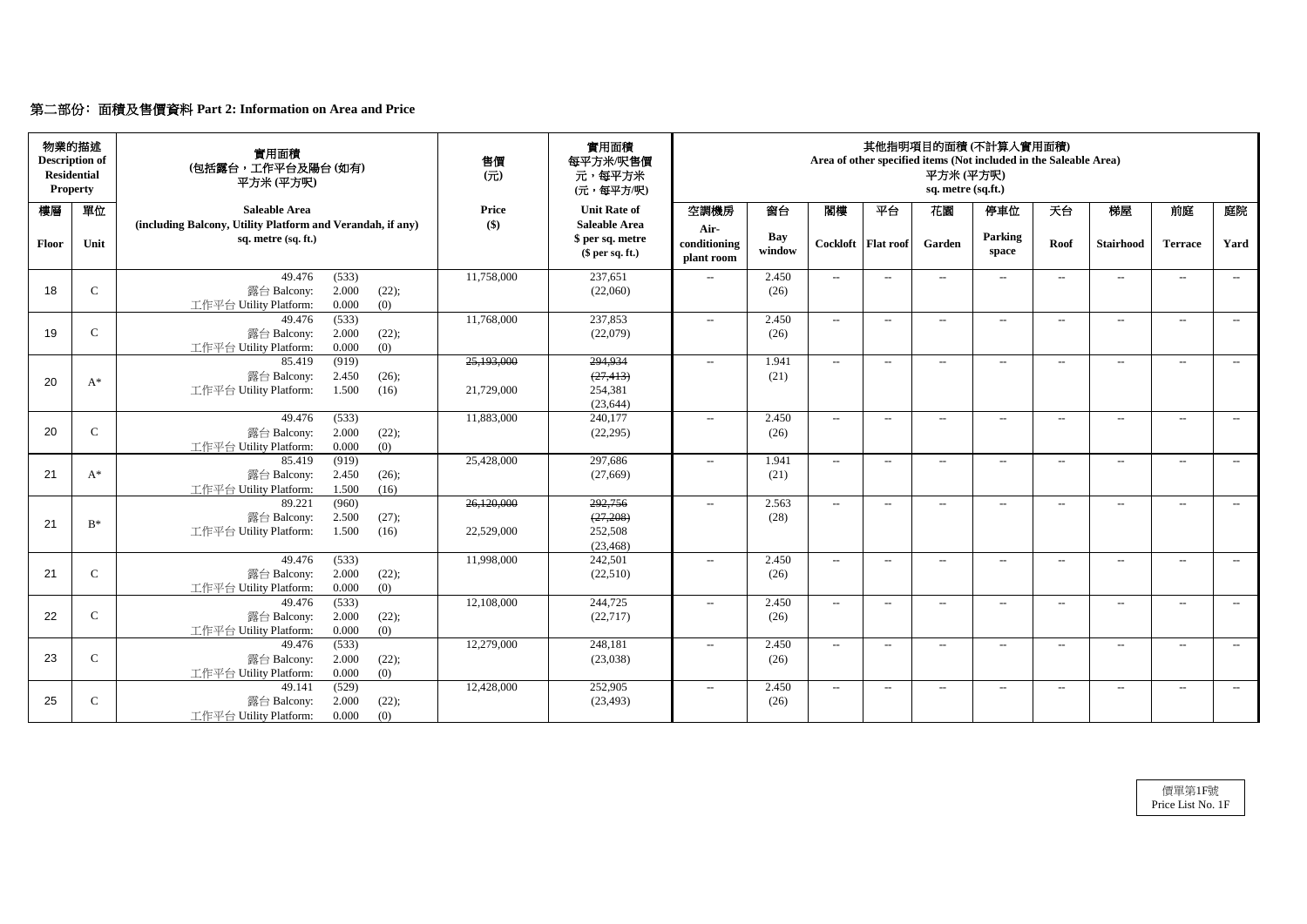### 第三部份:其他資料 **Part 3: Other Information**

for sale and purchase, the owner must execute the agreement for sale and purchase within 8 working days after that date. If a person executes an agreement for sale and purchase in respect of the residential property within 5 working days after the date on which the person enters into the preliminary agreement 如某人於某日期訂立臨時買賣合約,並於該日期後的 5 個工作日內,就有關住宅物業簽立買賣合約,則擁有人必須在該日期後的 8 個工作日内,簽立該買賣合約。

- (1) 準買家應參閱發展項目的售樓說明書,以了解該項目的資料。 Prospective purchasers are advised to refer to the sales brochure for the development for information on the development.
- (2) 根據《一手住宅物業銷售條例》第 52(1)條及第 53(2)及(3)條, - According to sections 52(1) and 53(2) and (3) of the Residential Properties (First-hand Sales) Ordinance, –

# 第 53(2)條 / Section 53(2)

with the owner. A preliminary deposit of 5% of the purchase price is payable by a person to the owner on entering into a preliminary agreement for sale and purchase in respect of the specified residential property

- (3) 實用面積及屬該住宅物業其他指明項目的面積是按《一手住宅物業銷售條例》第 8 條及附表二第 2 部計算得出的。 The saleable area and area of other specified items of the residential property are calculated in accordance with section 8 and Part 2 of Schedule 2 to the Residential Properties (First-hand Sales) Ordinance.
- (4)(i) 註:於本第4節內,「售價」指本價單第二部份表中所列之價錢,而「成交金額」指臨時買賣合約及買賣合約所載之價錢(即售價經計算適用支付條款及折扣後之價錢),因應不 同支付條款及/或折扣按售價計算得出之價目,四捨五入取最近的千位數作為成交金額。

# 第 52(1)條 / Section 52(1)

在某人就指明住宅物業與擁有人訂立臨時買賣合約時,該人須向擁有人支付售價的 5%的臨時訂金。

# 第 53(3)條 / Section 53(3)

不得就該人沒有簽立買賣合約而針對該人提出進一步申索。 如某人於某日期訂立臨時買賣合約,但沒有於該日期後的 5 個工作日内,就有關住宅物業簽立買賣合約,則 – (i) 該臨時合約即告終止;(ii) 有關的臨時訂金即予沒收;及 (iii) 擁有人

the relevant terms of payment and/or applicable discounts on the Price will be rounded to the nearest thousand to determine the Transaction Price. and purchase and the agreement for sale and purchase, i.e. the purchase price after applying the relevant terms of payment and applicable discounts on the Price. The price obtained after applying Note: In this section 4, "Price" means the price set out in the schedule in Part 2 of this price list, and "Transaction Price" means the purchase price set out in the preliminary agreement for sale

for the failure. agreement for sale and purchase- (i) the preliminary agreement is terminated; (ii) the preliminary deposit is forfeited; and (iii) the owner does not have any further claim against the person If a person does not execute an agreement for sale and purchase in respect of the residential property within 5 working days after the date on which the person enters into the preliminary

支付條款 Terms of payment

以銀行本票或支票繳付。所有本票或支票必須以香港持牌銀行所發出,抬頭必須為賣方律師行"孖士打律師行"。 買方於簽署臨時買賣合約時須繳付相等於售價5%作為臨時訂金,其中港幣\$300,000.00(如選購C單位)或港幣\$600,000.00(如選購A單位或B單位)須以銀行本票繳付,餘款將

shall be issued by a licensed bank in Hong Kong, and shall be made payable to the vendor's solicitors "MAYER BROWN JSM". HK\$600,000.00 (for Unit A or Unit B) shall be paid by a cashier order and the remaining portion of the preliminary deposit can be paid by cashier order or cheque. All cashier orders or cheques Purchasers shall pay the preliminary deposit equivalent to 5% of purchase price upon signing of the preliminary agreement for sale and purchase, of which HK\$300,000.00 (for Unit C) or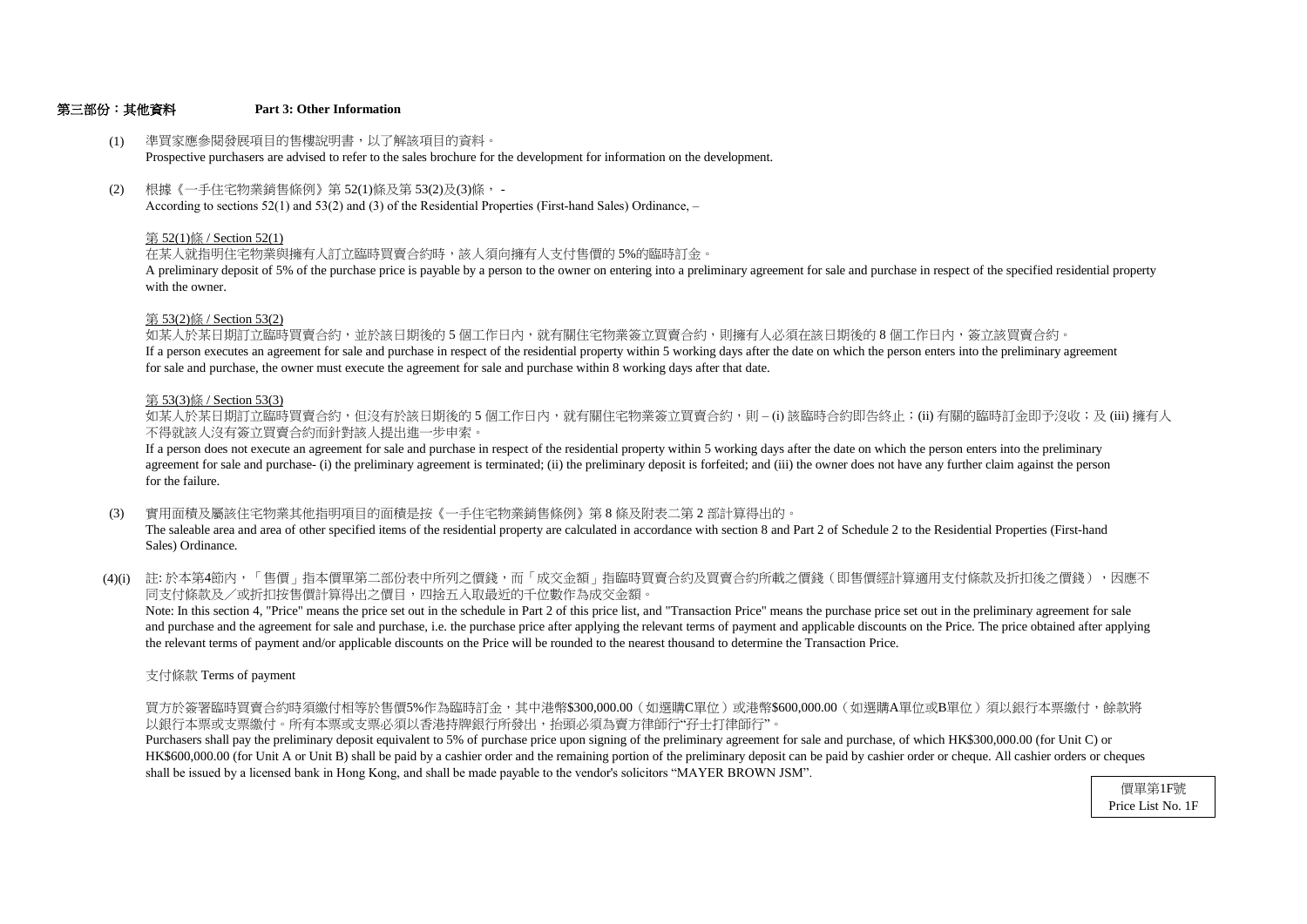# **(a) 90**天付款計劃 **–** 照售價減**3%**

**90-day Payment Plan - 3% discount from the Price**

2) 成交金額 5%( 加付訂金)於買方簽署買賣合約時繳付。 5% of the Transaction Price being Further Deposit shall be paid upon signing of the agreement for sale and purchase.

3) 成交金額 5% (加付訂金)於買方簽署買賣合約後30天內繳付。

5% of the Transaction Price being Further Deposit shall be paid within 30 days after signing of the agreement for sale and purchase.

1)成交金額5%(臨時訂金)於買方簽署臨時買賣合約時繳付,買方須於簽署臨時買賣合約的日期後5個工作日內簽署買賣合約。 5% of the Transaction Price being the Preliminary Deposit shall be paid upon signing of the preliminary agreement for sale and purchase. The agreement for sale and purchase must be signed by the Purchaser within 5 working days thereafter.

4) 成交金額 85%於買方簽署臨時買賣合約後90天內繳付。 85% of the Transaction Price shall be paid within 90 days after the Purchaser signing the preliminary agreement for sale and purchase.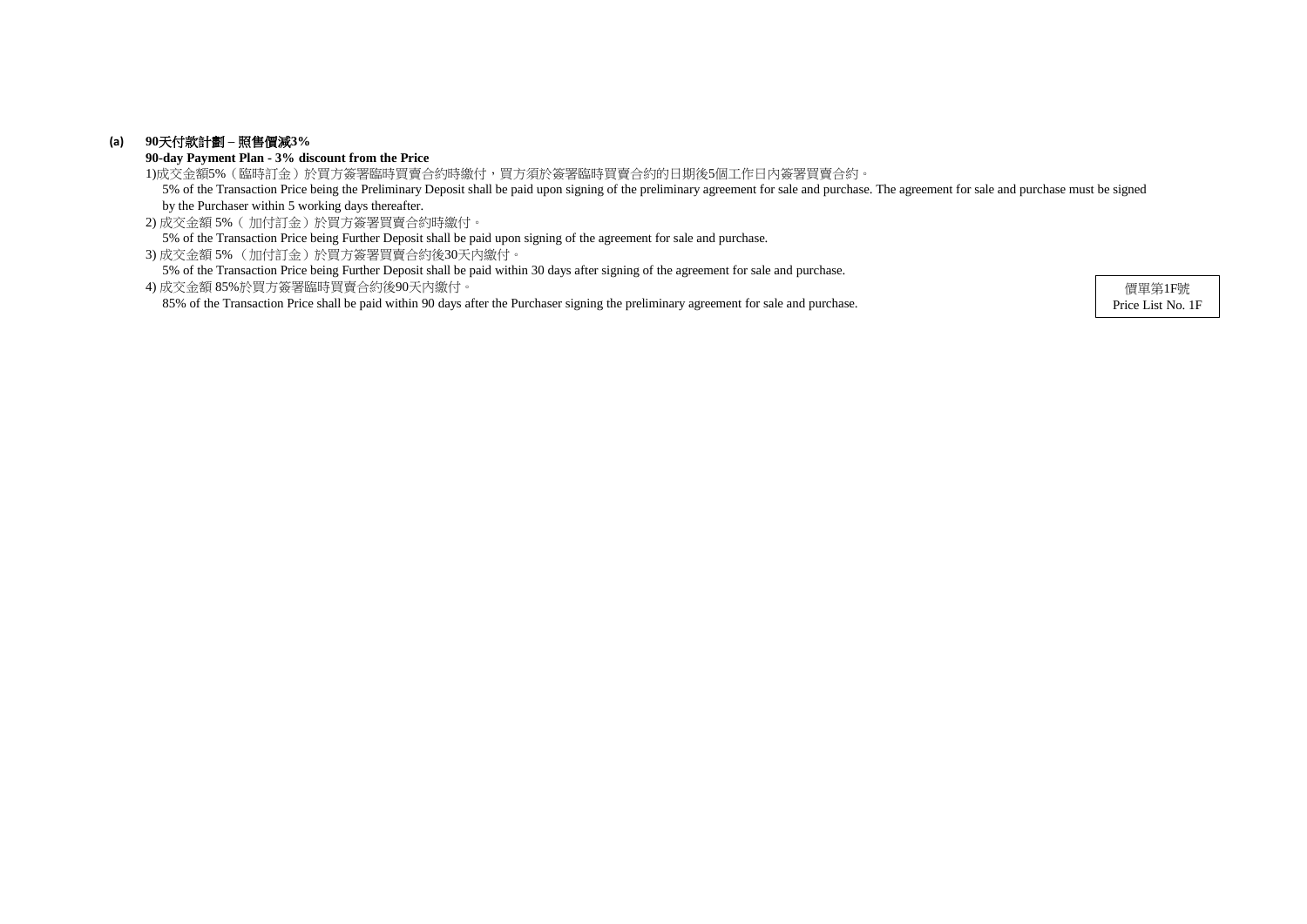# **(b)** 「升級備用按揭貸款」付款計劃 **-** 照售價

# **Advanced Mortgage Plan - the Price**

(此優惠只適用於個人買家 This offer is only applicable to purchaser(s) who is individual)

1)成交金額5%(臨時訂金)於買方簽署臨時買賣合約時繳付,買方須於簽署臨時買賣合約的日期後5個工作日內簽署買賣合約。

- 2) 成交金額 5%( 加付訂金)於買方簽署買賣合約時繳付。
- 5% of the Transaction Price being Further Deposit shall be paid upon signing of the agreement for sale and purchase.
- 3) 成交金額 5% (加付訂金)於買方簽署買賣合約後30天內繳付。
- 5% of the Transaction Price being Further Deposit shall be paid within 30 days after signing of the agreement for sale and purchase.
- 4) 成交金額 85%於買方簽署臨時買賣合約後90天內繳付。

85% of the Transaction Price shall be paid within 90 days after the Purchaser signing the preliminary agreement for sale and purchase.

# 買方可向「大鴻輝財務有限公司」或賣方相聯公司申按揭貸款以作購買有關住宅物業的融資,惟買方必需遵守下列按揭條款:

The Purchaser can apply for a mortgage loan from "Tai Hung Fai Finance Limited" or the Vendor's associated company for the purpose of financing the purchase of the relevant residential property subject to the following conditions of the mortgage:

1) 貸款額不高於樓價之85%,並以有關住宅物業的第一押記作為抵押。

Interest on the mortgage loan will be calculated at 2.75% below the Hong Kong Dollar Prime Rate (P-2.75% p.a.) (currently P=5.25%) as quoted by Bank of East Asia ("the Hong Kong Dollar Prime Rate") from time to time for the first 36 months and thereafter at the Hong Kong Dollar Prime Rate (P% p.a.) and subject to fluctuation.

The loan amount shall not exceed 85% of the Transaction Price and shall be secured by a first legal charge over the relevant residential property.

All legal documents of the mortgage shall be prepared and handled by the solicitors designated by the Vendor or its associated company and all relevant legal costs and disbursements shall be borne by the Purchaser solely.

2) 貸款年期不可超過20年。

The maximum term of repayment of the mortgage loan shall not exceed 20 years.

3) 買方須於提款日起息供分期。

Purchaser(s) will have to pay monthly instalments and interest will be accrued starting from the day of drawdown.

4) 首36個月之按揭之利率按東亞銀行不時提供之港元最優惠利率(後稱"最優惠利率")減2.75%(P-2.75% p.a.)(現時P=5.25%)計算,其後全期按最優惠利率 (P% p.a.) 計算,利率浮動。

Purchaser(s) shall complete the purchase of the residential property and fully pay the Transaction Price of the residential property irrespective of whether the mortgage loan is granted or not.

5) 貸款額、年期及利率以「大鴻輝財務有限公司」或賣方相聯公司最終決定為準。

Mortgage loan, tenor and interest rate are subject to final determination of "Tai Hung Fai Finance Limited" or the Vendor's associated company.

6) 所有按揭之法律文件必須由賣方或其相聯公司指定之律師行辦理,買方須負責支付一切有關之律師費用及雜費。

7) 賣方保留批核按揭之權利。

The Vendor reserves the right to decide whether or not to approve the mortgage loan.

8) 按揭貸款受其他條款及細則約束。

The above offers are subject to final terms and conditions.

9) 不論有關的按揭貸款獲批與否,買方仍須完成購買該住宅物業及全數繳付該住宅物業的樓價。

 5% of the Transaction Price being the Preliminary Deposit shall be paid upon signing of the preliminary agreement for sale and purchase. The agreement for sale and purchase must be signed by the Purchaser within 5 working days thereafter.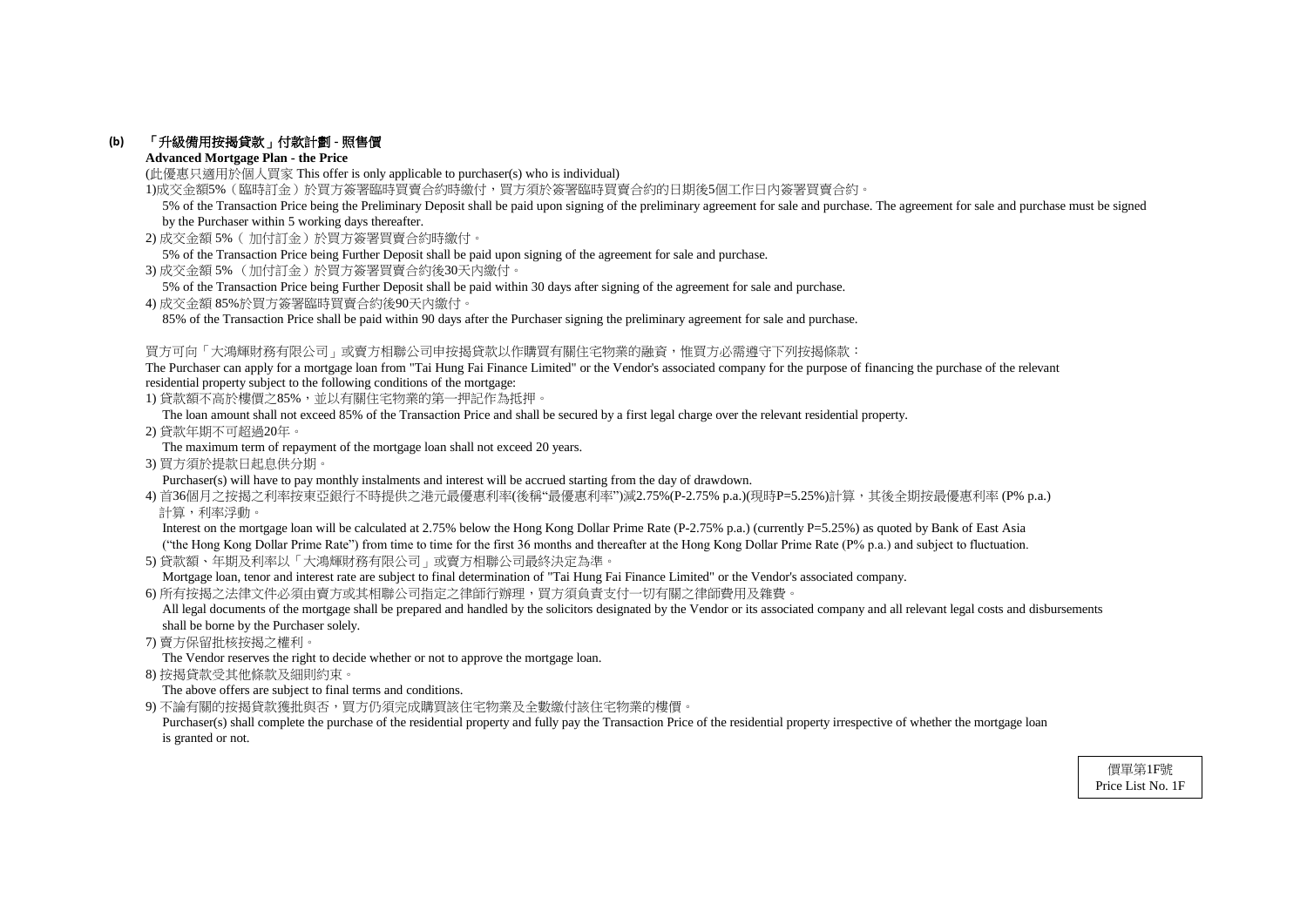- (4)(ii) 售價獲得折扣的基礎 Basis on which any discount on the Price is available
- (a) 請參閱4(i)(a)。 Please refer to  $4(i)(a)$ .
- (b) 「從價印花稅津貼」優惠 "Subsidy of Ad Valorem Stamp Duty" Benefit. 買家可獲額外4.25%售價折扣優惠作為「從價印花稅津貼」優惠。 An extra 4.25% discount from the Price would be offered to the purchasers as the "Subsidy of Ad Valorem Stamp Duty" Benefit.
- (4)(iii) 可就購買該項目中的指明住宅物業而連帶獲得的任何贈品、財務優惠或利益 Any gift, or any financial advantage or benefit, to be made available in connection with the purchase of a specified residential property in the development

如果買家購買有關住宅物業於此價單第二部份標上"\*"之單位,賣方首次發售發展項目住宅車位時將優先邀請所有該等買家按賣方公佈之售價認購一個住宅車位。買家需於賣方作 出認購邀請時賣方所訂時限決定是否購買住宅車位及簽署相關買賣合約,逾時作棄權論。此優惠視乎發展項目住宅車位供應而定,售完即止。將發展項目住宅車位要約出售與 否及何時出售,以及要約條款,概由賣方全權決定。詳情以相關交易文件條款作準。

以下贈品、財務優惠或利益由賣方提供及只適用於臨時買賣合約中列明之買方。 The following gift, financial advantage or benefit are offered by the Vendor and are applicable only to the Purchaser specified in the preliminary agreement for sale and purchase.

- (a) 請參閱4(i)(b)。 Please refer to 4(i)(b).
- (b) 住宅停車位優惠

Offer of Residential Parking Space:

When the Vendor first launches the sale of the Residential Carparking Spaces in the Development, purchasers of those residential properties marked with a "\*" in Part 2 of this price list will be invited to apply for the purchase of one such Residential Carparking Space (on such price as the Vendor prescribes) before the Residential Carparking Spaces in the Development are made available for purchase by other persons. Each such purchaser must decide whether to purchase one such Residential Carparking Space and must enter into a relevant agreement for sale and purchase within the period as prescribed by the Vendor when the Vendor makes the invitation, failing which that purchaser will be deemed to have given up the benefit. This benefit is subject to the availability of the Residential Carparking Spaces in the Development. The decision as to whether and when to make offer to sell any Residential Carparking Spaces and the terms of such offer are subject to the absolute discretion of the Vendor. This benefit is subject to the terms and conditions of the relevant transaction documents.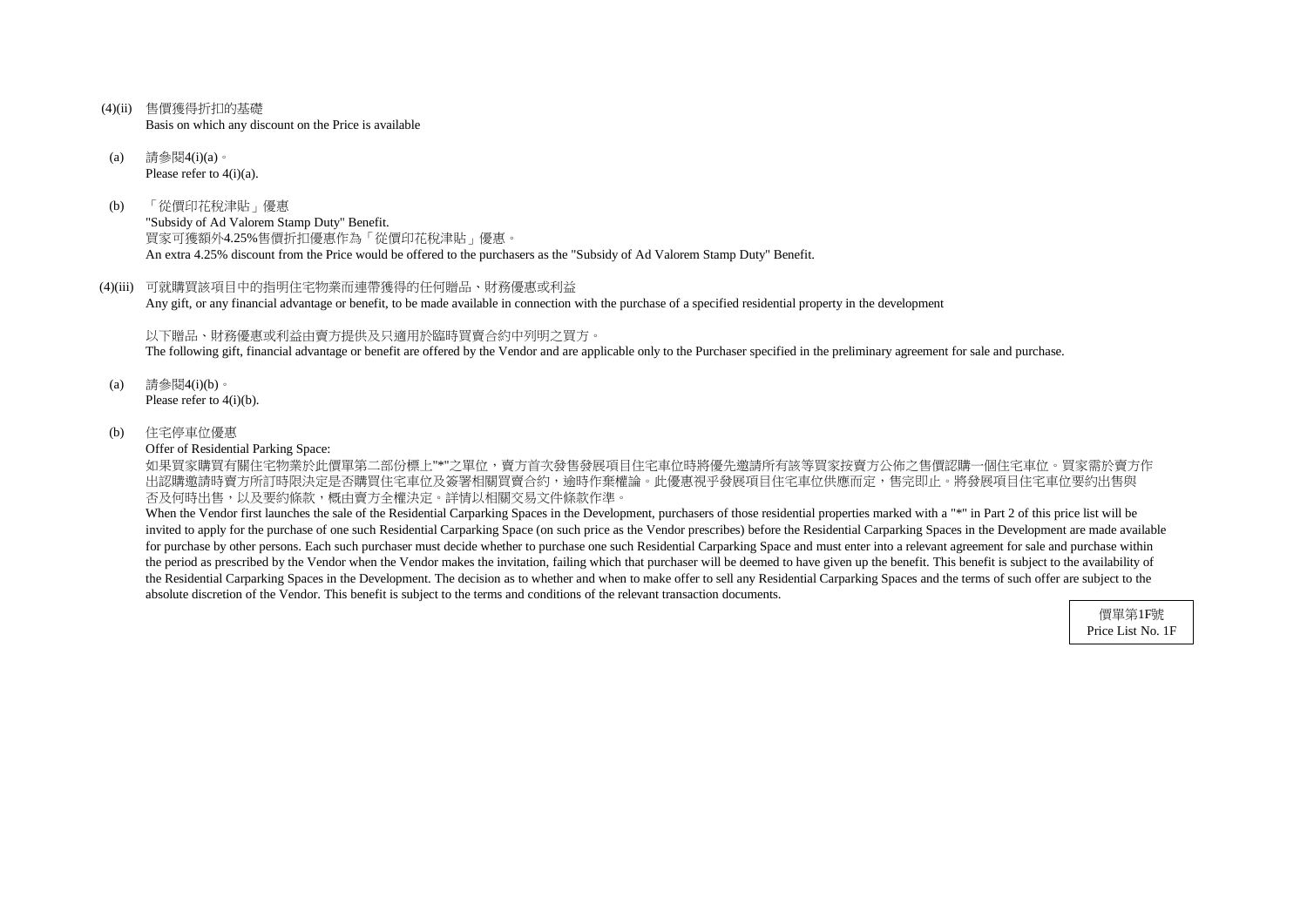#### (c) 為於B2層商舖優惠

### Offer of Shop on B2/F

is as follows: Purchasers will be invited to apply for the purchase of one Shop on B2/F, the priority of purchase will be according to the sequence of specified unit sold in this Price List. The Price of each such Shop

買家可按於本價單售出的指明住宅單位先後次序揀選及購買本項目為於B2層商舖一個,商舖售價如下:

買家需於賣方作出認購邀請時賣方所訂時限決定是否購買商舖及簽署相關買賣合約,逾時作棄權論。此優惠視乎發展項目商舖供應而定,售完即止。將發展項目的商舖要約出售 與否及何時出售,以及要約條款,概由賣方全權決定。詳情以相關交易文件條款作準。

Each such purchaser must decide whether to purchase one such Shop and must enter into a relevant agreement for sale and purchase within the period as prescribed the Vendor when the Vendor makes the invitation, failing which that purchaser will be deemed to have given up the benefit. This benefit is subject to the availability of the Shops in the Development. The decision as to whether and when to make offer to sell any Shops and the terms of such offer are subject to the absolute discretion of the Vendor. This benefit is subject to the terms and conditions of the relevant transaction documents.

## 1. 如買方選用賣方指定之代表律師作為買方之代表律師處理其買賣合約及轉讓契,賣方同意為買方支付買賣合約及轉讓契兩項法律文件之律師費用(不包括雜費,雜費須由 買方支付)。

2. 如買方選擇另聘代表律師為買方之代表律師處理其買賣合約及轉讓契,買賣雙方須各自負責其有關買賣合約及轉讓契兩項法律文件之律師費用及雜費。 If the Purchaser chooses to instruct his/her own solicitors to act for him/her in relation to the agreement for sale and purchase and the assignment, each of the Vendor and Purchaser shall pay his/her own solicitors' legal fees and disbursements in respect of the agreement for sale and purchase and the assignment.

### (4)(iv) 誰人負責支付買賣該項目中的指明住宅物業的有關律師費及印花稅

Who is liable to pay the solicitors' fees and stamp duty in connection with the sale and purchase of a specified residential property in the development

| hop | Price       | Floor          | Shop | Price       |
|-----|-------------|----------------|------|-------------|
| 銆舖  | 售價          | 樓層             | 商舖   | 售價          |
| -9  | HK\$338,000 |                | 27   | HK\$280,000 |
| 13  | HK\$338,000 | B <sub>2</sub> | 30   | HK\$280,000 |
| 15  | HK\$338,000 |                | 31   | HK\$280,000 |
| 23  | HK\$388,000 |                | 32   | HK\$280,000 |

| Floor          | Shop | Price       | Floor          | Shop | Price    |
|----------------|------|-------------|----------------|------|----------|
| 樓層             | 商舖   | 售價          | 樓層             | 商鋪   | 售價       |
|                |      | HK\$338,000 |                | 27   | HK\$280, |
|                | 13   | HK\$338,000 | B <sub>2</sub> | 30   | HK\$280, |
| B <sub>2</sub> | 15   | HK\$338,000 |                | 31   | HK\$280, |
|                | 23   | HK\$388,000 |                | 32   | HK\$280, |
|                | 25   | HK\$388,000 |                |      |          |
|                | 26   | HK\$280,000 |                |      |          |

If the Purchaser appoints the Vendor's solicitors to act for him/her in relation to the agreement for sale and purchase and the assignment, the Vendor agrees to bear the Purchaser's legal cost of the agreement for sale and purchase and the assignment (excluding the disbursements which shall be paid by the Purchaser).

# 3. 買方須支付一概有關臨時買賣合約、買賣合約及轉讓契之印花稅(包括但不限於任何買方提名書或轉售的印花稅、任何從價印花稅、額外印花稅、買家印花稅及任何與過期 繳付任何印花稅的有關罰款、利息及附加費用)。

All stamp duty on the preliminary agreement for sale and purchase, the agreement for sale and purchase and the assignment (including but not limited to any stamp duty on any nomination or sub-sale, any ad valorem stamp duty, special stamp duty, buyer's stamp duty and any penalty, interest and surcharge, etc. for late payment of any stamp duty) will be borne by the Purchaser.